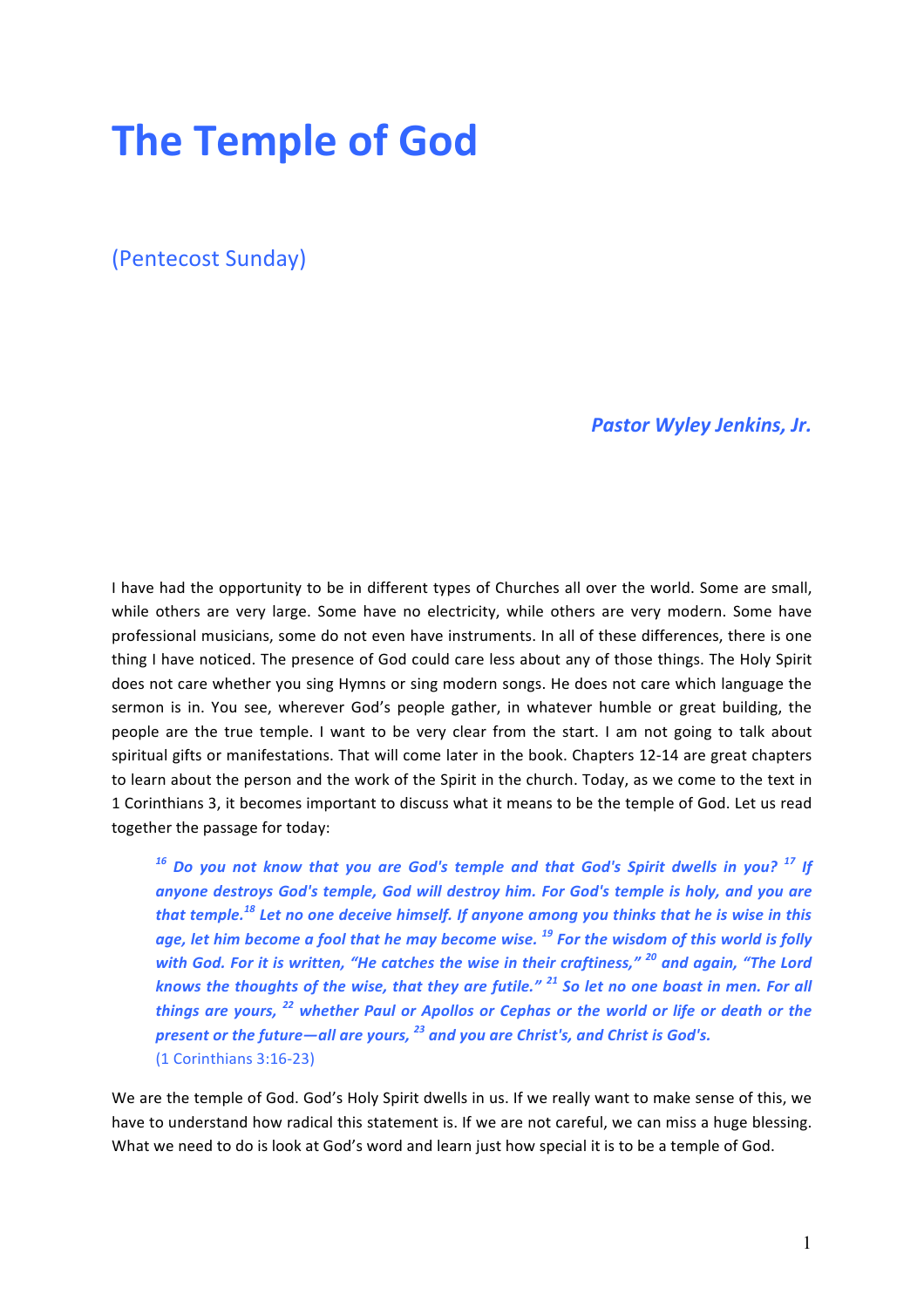#### Today, I want to share 3 thoughts about being the temple of God:

- **1.** We must believe that we are the temple of God.
- **2.** Understand just how blessed we are.
- **3.** Live like the Temple of God.

#### **1.** We must believe that we are the temple of God

The biggest problem between man and God was man's sin and God's holiness. Just look at the temple in the Bible. Did you know that before sin entered in the world, the whole earth was a temple? It was as if Adam was a priest, and when he took care of the earth and the animals, he was taking care of the place where the very presence of God dwelled. The entire earth was pure. It was a temple. But sin came in, and God kicked them out. He did not dwell with them in the same way. Then God comes to Moses and instructs him to build a tabernacle, the portable temple. The tabernacle contained the tent of meeting. The tent of meeting was where God's presence dwelled behind a veil, and God would meet Moses or Aaron and his sons. Here the word of God was given, or the rituals of God were performed. This design eventually gets made into a permanent structure in Jerusalem. 

By the time of Jesus, temple complex is a huge beautiful structure. To replace this temple with a group of people was shocking. The temple in Jesus' and Paul's time is the perfect illustration of the separation of man from God. There where four barriers between man and the presence of the Holy Spirit in the Holy of Holies. First, there was a court for the Gentiles. The Gentiles could not cross into the rest of the temple. The two-foot high wall had warnings on it in Greek. It read, "Foreigners must not enter inside this barrier or into the court around the sanctuary. Whoever is caught will have himself to blame for his ensuing death." This sobering message blocked the way for anyone who was not a Jew and wanted to worship in the temple. Gentiles were not allowed. Inside that barrier, there was the court of women. This is the place where people taught and where they would come and pray. This is also where Jesus flipped over the tables and where Jesus saw the widow give the coin. Israelite women could not get to the presence of God. There the worshiping Israelite men could go inside with their offerings. But they could not enter the holy place. Third, only priests could go inside the holy place. There, he would replenish the oil in the lampstand, offer incense and pray on the altar of incense, and replace the bread on the table. But he could not go into the Holy of Holies, where the very presence of the Holy Spirit was. Only the high priest would go once a year. One man, once a year, could enter in the Holy of Holies. What an amazing separation from God! So there was a barrier for Gentiles, women, men, and everyone but the high priest. But Jesus changed all that. He was the new temple of God. Jesus, God himself, took on human flesh. He was the walking presence of God. When Jesus grabbed a whip and drove the money-changers and animals out of the temple, the Jewish authorities were angry, and we read these words in John 2:18-21:

<sup>18</sup> So the Jews said to him, "What sign do you show us for doing these things?" <sup>19</sup> Jesus answered them, "Destroy this temple, and in three days I will raise it up." <sup>20</sup> The Jews then said, "It has taken forty-six years to build this temple, and will you raise it up in three days?" <sup>21</sup> But he was speaking about the temple of his body.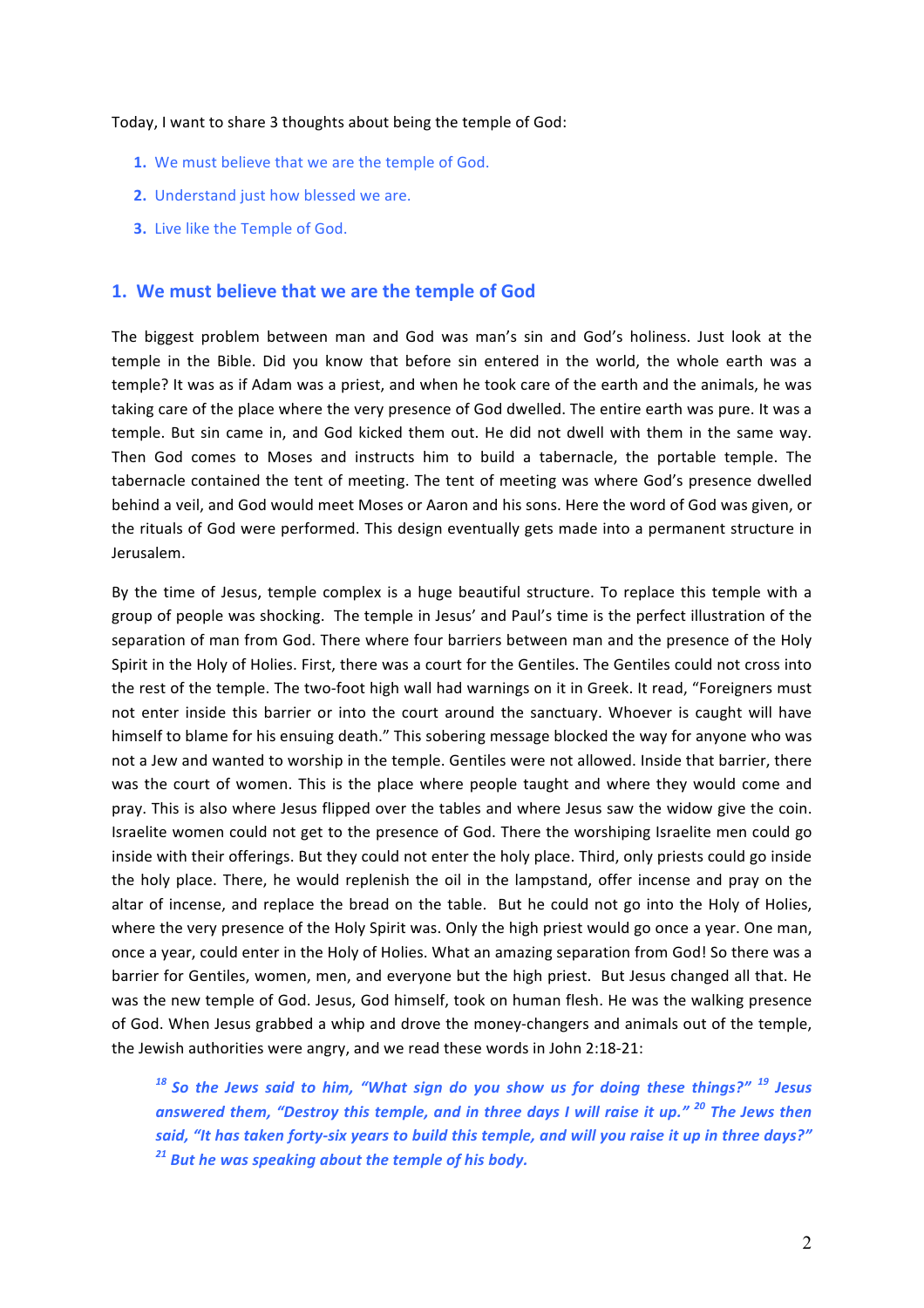Jesus' body is the true temple. When we place our faith in him, we become one flesh with him. We are his body, and he is our head. Jesus destroyed by his death the barriers between man and God. In Mark 15:37-38, we read:

## <sup>37</sup> And Jesus uttered a loud cry and breathed his last.<sup>38</sup> And the curtain of the temple was *torn in two, from top to bottom.*

This is the curtain that only the high priest could go behind once a year. It was 15 feet tall and somehow it ripped from the top. It was God's message to the world. God was saying that because of Jesus death, the barriers between man and God were destroyed, torn in two. Now we are one with Christ and he is the true temple. The connection to Jesus is so powerful and close that when Jesus confronts Paul in Acts 9, he asks him a question. Remember, Paul persecuted the Christians before he became the apostle Paul. So Jesus knocked him to the ground and asked him, "Why do you *persecute me?"* Listen to me. Jesus had already died. Jesus was in heaven. But when Paul hurt Jesus' people, it was as if he was hurting Jesus himself. *"Why do you persecute me?"* So because Jesus is the temple and all those who believe are united to him through believing, then we are the temple of God and the body of Christ. Think about our text:

#### <sup>16</sup> Do you not know that you are God's temple and that God's Spirit dwells in you?

Do you not know? This is the million-dollar question. This is the kind of question that is meant to make the listener think. God asks these questions often. He said to Adam after he had sinned, "Where are you?" It is not like God needed the dropped pin for where Adam was on Google maps. He is not asking for his GPS coordinates. God knew exactly where they were. He only asks to make a point. Don't you realize, Adam, that you are a hiding from me? Paul is doing a similar thing in 1 Corinthians 3:16. Paul assumes that his listeners know and have heard that they are the temple of God. The word he uses for *you* in this verse is plural. This means he has in mind that we, together, as a group, are the temple. One interesting fact here is that there are two Greek words that can be translated "temple" in the New Testament. The first means the temple complex. All the courts, all the arches, everything. That word is the word "Ieron". But that is not the word Paul uses here. Here, he says that we are the "naos" of God. This word is only used to speak of the holy place and the holy of holies. This is the place of where God's presence is. Is that not amazing? You are the "naos" very dwelling place of God. In this part of the book, Paul is condemning their divisions. He is wanting to remind them that when they divide the church, they are like men with hammers trying to divide the very temple of God into sections. God will destroy those who destroy his temple.

### **2.** Understand just how blessed we are

Let us look at the work of the Spirit in the Old Testament and see just how blessed we are. In the Old Testament, the person and ministry of the Holy Spirit occur in around 100 verses and passages. About 60 of those 100 are the way the Spirit worked directly with men. The other 40 are about the amazing things that will happen when the Holy Spirit is poured out in the future. There is an unmistakable contrast between what they had and the promises God made. Professor Bruce Ware says that you can make at least three conclusions about the way the Holy Spirit worked with men in the Old Testament. First, the Holy Spirit worked selectively. Only some people had the Holy Spirit. Second, the ministry of the Holy Spirit was task-oriented. He would come help people to fulfil a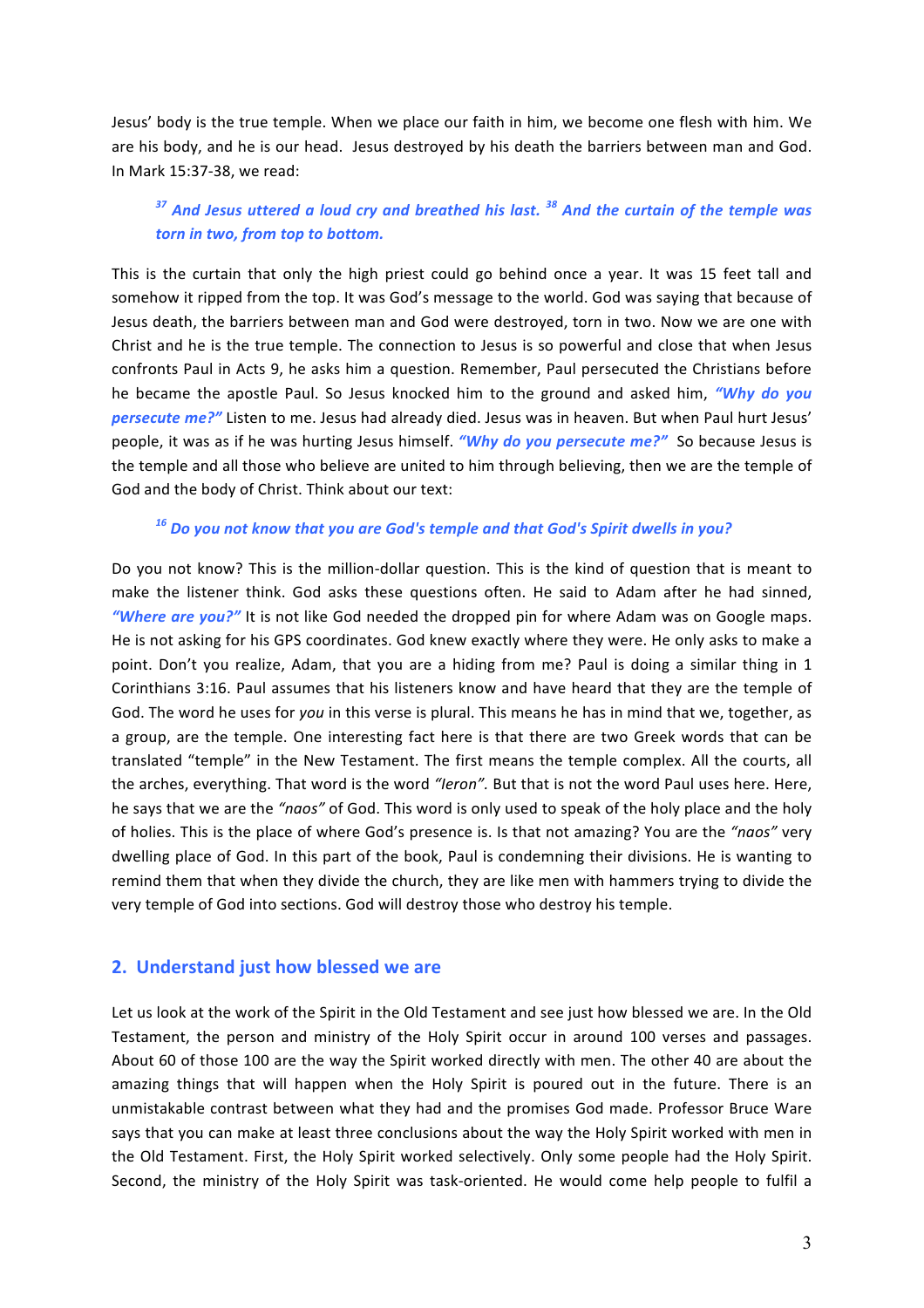calling, job, or role. Third, he would only be with the selected people for a limited time. For example, in the book of Exodus, we learn the story of how God freed Israel from slavery. After that, they went to the desert and received the law. One of the tasks that God asked the Israelites to do was to build and decorate the tabernacle and the objects that would go inside it. The tabernacle was the first temple structure. It was a mobile temple. Moses did not have to recruit craftsmen to build it because God told him his own plan in Exodus 31:2-6.

<sup>2</sup> "See, I have called by name Bezalel the son of Uri, son of Hur, of the tribe of Judah, <sup>3</sup> and I have filled him with the Spirit of God, with ability and intelligence, with knowledge and all *craftsmanship,* <sup>4</sup> to devise artistic designs, to work in gold, silver, and bronze, <sup>5</sup> in cutting *stones for setting, and in carving wood, to work in every craft.* <sup>6</sup> And behold, I have *appointed with him Oholiab, the son of Ahisamach, of the tribe of Dan. And I have given to* all able men ability, that they may make all that I have commanded you."

Notice what it says that God called and filled him with the Spirit. God selected him, gave him the Spirit for a task, and that is not said to have lasted any longer than that construction time.

Another example from Moses is the story in Numbers 11:16-17 of God giving some of the Spirit Moses had to 70 Elders:

<sup>16</sup> Then the Lord said to Moses, "Gather for me seventy men of the elders of Israel, whom *you* know to be the elders of the people and officers over them, and bring them to the tent of meeting, and let them take their stand there with you.<sup>17</sup> And I will come down and talk *with* you there. And I will take some of the Spirit that is on you and put it on them, and they shall bear the burden of the people with you, so that you may not bear it yourself alone."

Again, this was selective, linked to a calling and a job and not all the time. One interesting detail is that is says they began to prophesy. It was a small version of what happened in Acts 2, when the first Christians received the Spirit. But that is not our experience. We are temple by faith in Jesus (something I will explain in detail in point 2). We are chosen to be his temples. Though at time we experience his presence helping us in special ways to fulfill our individual calling, he never leaves us even when we are not serving him. And lastly, we are in the presence of God 24/7, and so there is no time limit on it. Our relationship through Christ to God is one of constant contact because of the Holy Spirit. These kinds of stories and verses where we see the Spirit's work with men in the Old Testament make up 60 of the 100 references. What are the other 40? The other 40 times the Holy Spirit appears, have to do with the promise of the future ministry of the Spirit. So it is about what us believers experience from now all the way into eternity. We will look at two of these references.

*"But now hear, O Jacob my servant, Israel whom I have chosen!* <sup>2</sup> *Thus says the Lord who made you, who formed you from the womb and will help you: Fear not, O Jacob my servant, Jeshurun* whom I have chosen.<sup>3</sup> For I will pour water on the thirsty land, and streams on the *dry* ground; I will pour my Spirit upon your offspring, and my blessing on your descendants. <sup>4</sup> They shall spring up among the grass like willows by flowing streams. <sup>5</sup> This one will say, 'I *am* the Lord's, another will call on the name of Jacob, and another will write on his hand, **'The Lord's,' and name himself by the name of Israel."** (Isaiah 44:1-5)

God here declares a future outpouring of the Holy Spirit on his people. This outpouring will come with some interesting effects on the people. They will flourish like willows beside streams (v.4). They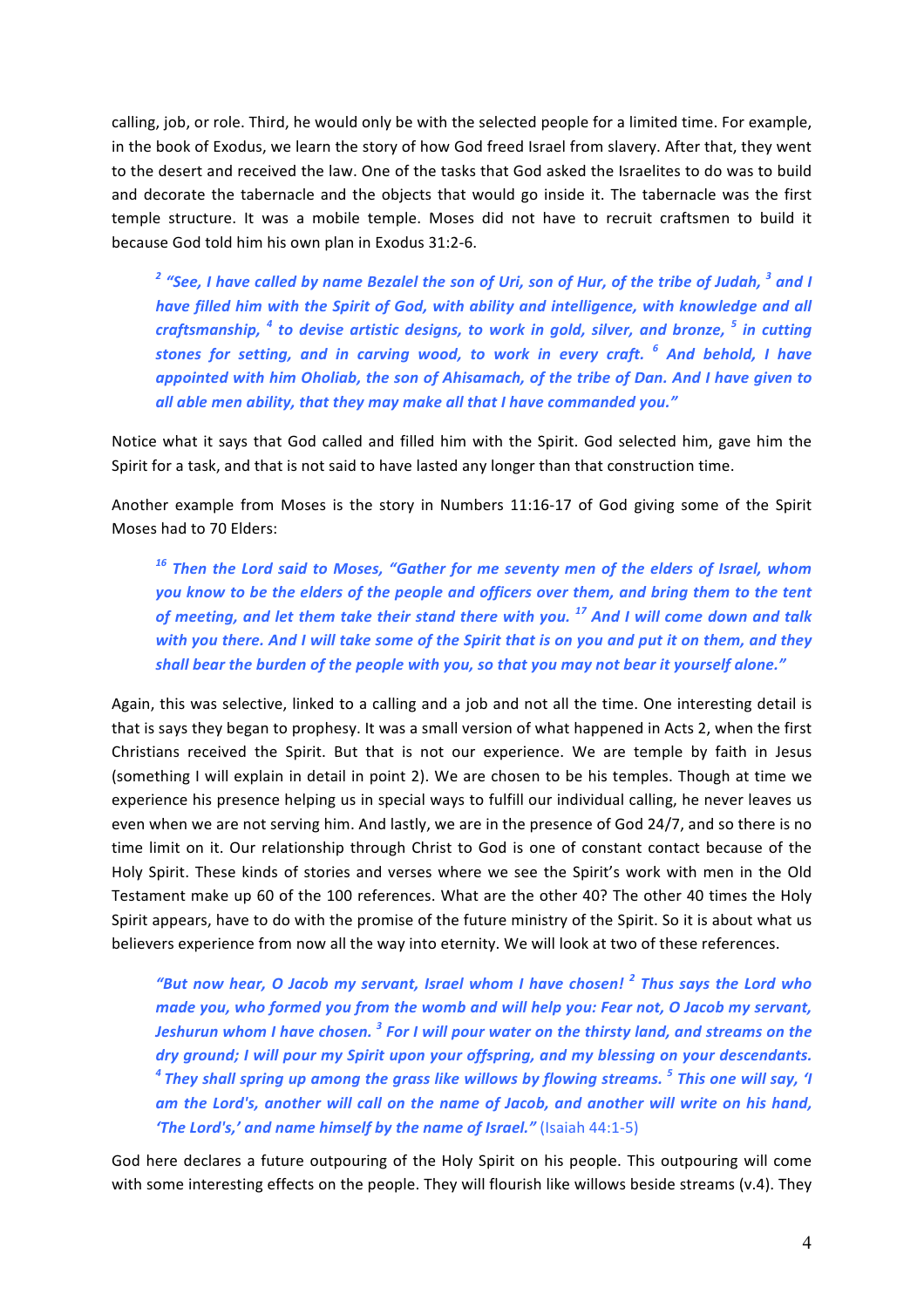will also find their identity in God and not other things. That is, they will have a personal relationship with God and will unashamedly declare that they belong to him (v.5). That is what we should experience. That is you birthright son and daughter of God. You can flourish in the desert. You can do all things through Christ who gives you strength. You can walk and talk with the King because you are his temple. That is not all. In Ezekiel 36:22-27, the promise of the Holy Spirit gets even more well defined. 

<sup>22</sup> "Therefore say to the house of Israel, Thus says the Lord God: It is not for your sake, O *house* of *Israel, that I am about to act, but for the sake of my holy name, which you have profaned among the nations to which you came.* <sup>23</sup> And I will vindicate the holiness of my great name, which has been profaned among the nations, and which you have profaned among them. And the nations will know that I am the Lord, declares the Lord God, when *through you I vindicate my holiness before their eyes.* <sup>24</sup> *I will take you from the nations and gather* you from all the countries and bring you into your own land.<sup>25</sup> I will sprinkle clean *water* on you, and you shall be clean from all your uncleannesses, and from all your idols I *will cleanse you.* <sup>26</sup> And I will give you a new heart, and a new spirit I will put within you. And I will remove the heart of stone from your flesh and give you a heart of flesh.<sup>27</sup> And I will put my Spirit within you, and cause you to walk in my statutes and be careful to obey *my rules.*" (Ezekiel 36:22-27)

God's people in the Old Testament never seem to act like God. They profaned his name by being worse than the unbelievers around them. But God promises to take action for his own glory. Can I just say something? The universe is not about you. It was not created for you. You are a part. You are loved. But do not be confused. The universe is about God. So many of us suffer because it is about us. Here the promises that God makes are for his glory first. Because of his glory, he says that he will do at least 3 things. First, he will make us clean (v.25). Second, he will cause us to be like new. Jesus calls this being born again. They will have new hearts and new spirits. This is a symbol of being new creations. Third, they will have the Holy Spirit in them to enable them to walk in obedience to God's law. These were promises that caused the people of Israel to desire the coming of the Spirit. But how was the presence of God going to come to every person? How could a Holy God live with unholy people? The answer to this question is Jesus.

### **3. Live like the Temple of God**

Here, I want to challenge us to do a few simple things to experience the Holy Spirit in a greater way as a group. Remember, this passage is about us as a group. First, begin by making every moment together a sincere act of worship. When you give an offering, say a prayer to God as you are placing the offering in the plate. When we sing, do not just mumble the words. Focus your soul and sing. When you hear the sermon, pray for God to speak to you and then be listening. When you leave, do what you hear. Second, please do not be a consumer only. Serve. Find a place where you can serve. Wherever that place is, do it with all your heart. Stop coming to be a consumer at the temple and come to be a worshiper in Spirit and in truth. Third, build God's temple through Missions and Evangelism. Be a participant in seeing his Temple built here and around the world. Fourth, be careful how you treat God's people. They are his precious temple. Do not be a divisive person. When you divide God's people, you are taking a wrecking ball to God's temple. And Paul warns the Corinthians